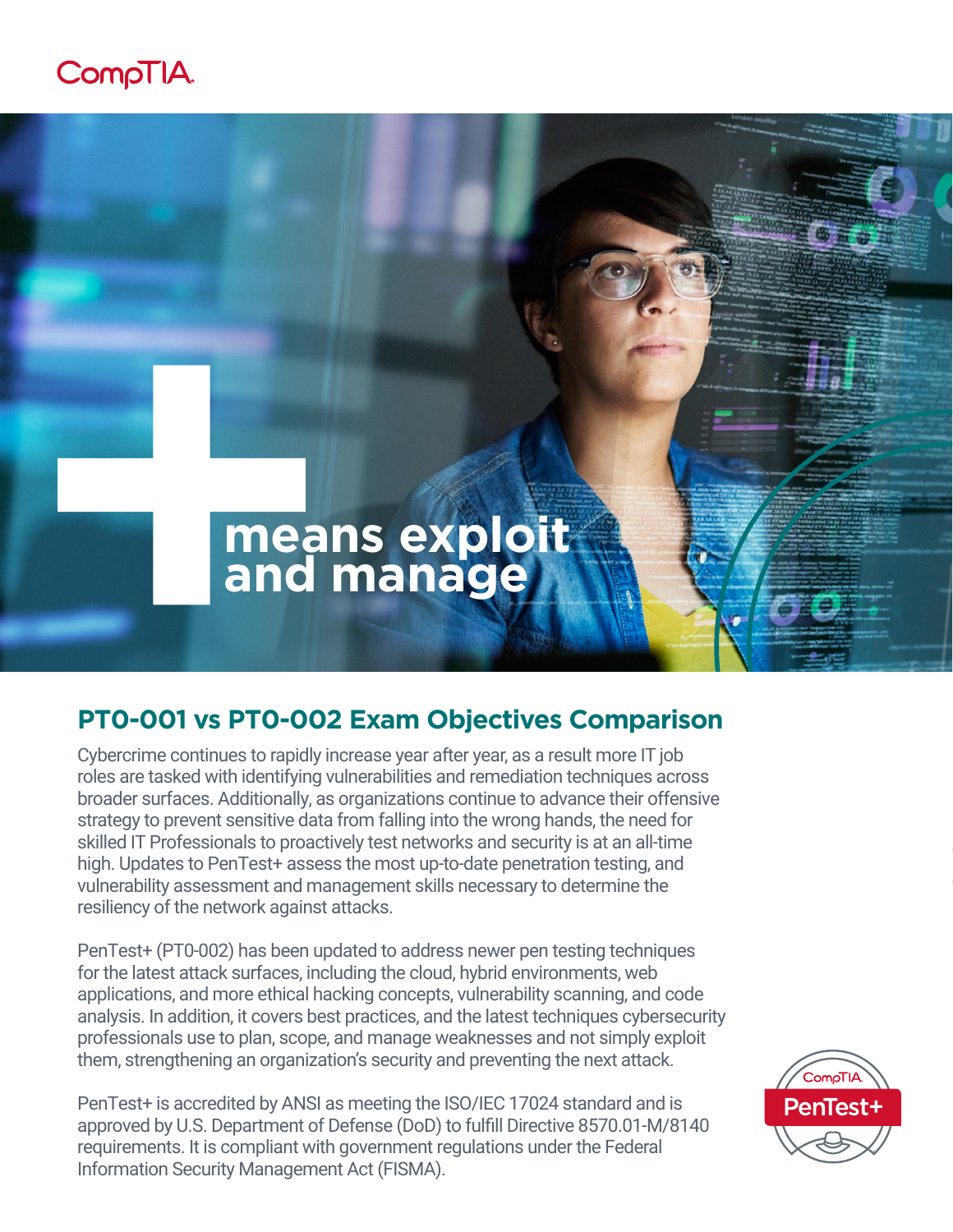## **Exam Objectives Comparison**

The following table aligns exam objectives from PT0-001 and PT0-002 for comparison. Skills are aligned by best match.

| <b>PTO-001</b>                                                                          | <b>PTO-002</b>                                                                                                  | <b>RESULTS</b> |
|-----------------------------------------------------------------------------------------|-----------------------------------------------------------------------------------------------------------------|----------------|
| 1.2 Explain key legal concepts                                                          | 1.1 Compare and contrast governance, risk, and<br>compliance concepts                                           | Maps           |
| 1.4 Explain the key aspects of compliance-based<br>assessments                          | 1.1 Compare and contrast governance, risk, and<br>compliance concepts                                           | Maps           |
| 1.3 Explain the importance of scoping an<br>engagement properly.                        | 1.2 Explain the importance of scoping and<br>organizational/customer requirements                               | Gap            |
| n/a                                                                                     | 1.3 Given a scenario, demonstrate an ethical<br>hacking mindset by maintaining<br>professionalism and integrity | New Content    |
| 2.1 Given a scenario, conduct information<br>gathering using appropriate techniques     | 2.1 Given a scenario, perform passive<br>reconnaissance                                                         | Maps           |
| 2.1 Given a scenario, conduct information<br>gathering using appropriate techniques     | 2.2 Given a scenario, perform active<br>reconnaissance                                                          | Maps           |
| n/a                                                                                     | 2.3 Given a scenario, analyze the results of a<br>reconnaissance exercise                                       | New Content    |
| 2.2 Given a scenario, perform a vulnerability scan                                      | 2.4 Given a scenario, perform vulnerability scanning                                                            | Maps           |
| 4.1 Given a scenario, use Nmap to conduct<br>information gathering exercises            | 2.4 Given a scenario, perform vulnerability scanning                                                            | Maps           |
| 3.2 Given a scenario, exploit network-based<br>vulnerabilities                          | 3.1 Given a scenario, research attack vectors and<br>perform network attacks                                    | Maps           |
| 3.3 Given a scenario, exploit wireless and<br>RF-based vulnerabilities                  | 3.2 Given a scenario, research attack vectors and<br>perform wireless attacks                                   | Maps           |
| 3.4 Given a scenario, exploit application-based<br>vulnerabilities                      | 3.3 Given a scenario, research attack vectors<br>and perform application-based attacks                          | Maps           |
| n/a                                                                                     | 3.4 Given a scenario, research attack vectors and<br>perform attacks on cloud technologies                      | New Content    |
| n/a                                                                                     | 3.5 Explain common attacks and vulnerabilities<br>against specialized systems                                   | New Content    |
| 3.1 Compare and contrast social engineering<br>attacks                                  | 3.6 Given a scenario, perform a social engineering<br>or physical attack                                        | Gap            |
| 3.6 Summarize physical security attacks related<br>to facilities                        | 3.6 Given a scenario, perform a social engineering<br>or physical attack                                        | Gap            |
| 3.7 Given a scenario, perform post-exploitation<br>techniques                           | 3.7 Given a scenario, perform post-exploitation<br>techniques                                                   | Maps           |
| 2.1 Given a scenario, conduct information<br>gathering using appropriate techniques     | 3.7 Given a scenario, perform post-exploitation<br>techniques                                                   | Maps           |
| 5.1 Given a scenario, use report writing and<br>handling best practices                 | 4.1 Compare and contrast important components<br>of written reports                                             | Maps           |
| 5.3 Given a scenario, recommend mitigation<br>strategies for discovered vulnerabilities | 4.2 Given a scenario, analyze the findings and<br>recommend the appropriate remediation<br>within a report      | Gap            |